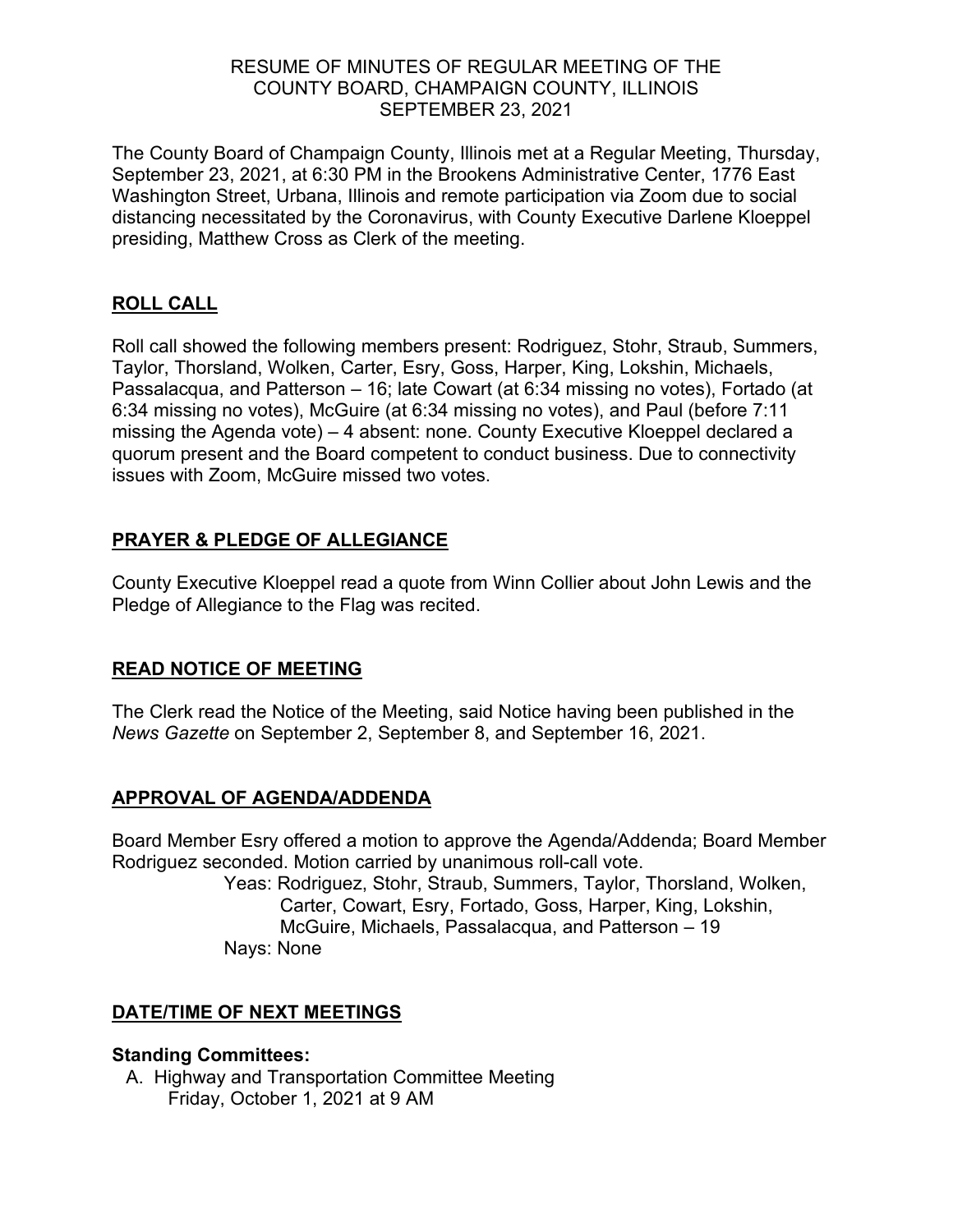1605 E Main Street, Urbana

- B. County Facilities Committee Meeting Tuesday, October 5, 2021 at 6:30 PM Shields-Carter Meeting Room
- C. Environment & Land Use Committee Thursday, October 7, 2021 at 6:30 PM Shields-Carter Meeting Room

# **Committee of the Whole:**

A. Justice & Social Services; Policy, Personnel, & Appointments; Finance Tuesday, October 12, 2021 at 6:30 PM Shields-Carter Meeting Room

# **Special Committees:**

- A. Jail Facilities Committee Wednesday, October 6, 2021 at 6:30 PM Shields-Carter Meeting Room
- A. Broadband Task Force Tuesday, October 26, 2021 at 6:30 PM Shields-Carter Meeting Room

# **County Board:**

A. Regular Meeting Thursday, September 23, 2021 at 6:30 PM Shields-Carter Meeting Room

# **PUBLIC PARTICIPATION**

Micah McMahon, Champaign County Correctional Officer, spoke about the Downtown Jail and Satellite Jail needs and urged the board to commit funding beyond the bare minimum, and he spoke about Covid hazard pay for correctional officers.

Scott Burge spoke in support of Ordinance No. 2021-9, rezoning for an agronomic research facility.

Michael Larson, Sangamon Valley Water District, spoke the contamination of well water by underground gas storage, urging American Rescue Plan Act (ARPA) funding for a mitigation project.

James Corbin, First Followers Community Outreach Specialist, spoke about First Followers efforts to combat gun violence in the community and urged ARPA funding of the project.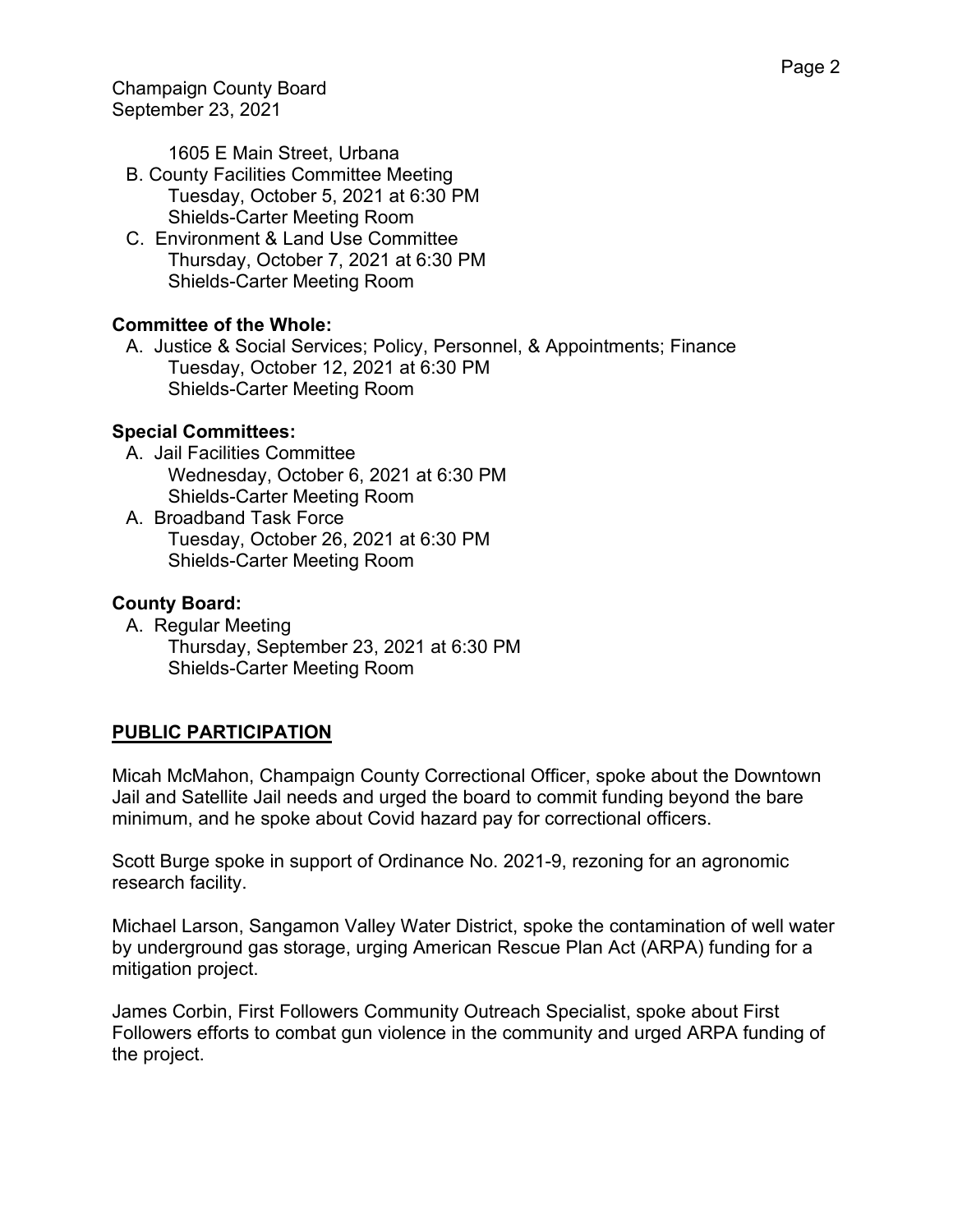Richmond Hayes, First Followers volunteer and University of Illinois Ph.D. candidate in Clinical Psychology, spoke about radical healing in the community and urged ARPA funding for First Followers.

Josh Payne, First Followers Community Outreach Specialist, spoke about the root causes of community violence, particularly trauma and inequalities, and urged ARPA funding for First Followers.

Casandis, First Followers Peer Mentor, spoke about community gun violence and urged ARPA funding for First Followers.

Charles Davidson, First Followers Mentor, spoke about community gun violence and urged ARPA funding for First Followers.

Angela O'Neal spoke about community gun violence and urged ARPA funding for First Followers.

## **ADOPTION OF RESOLUTION NO. 2021-311**

Board Member Lokshin offered a motion to adopt Resolution No. 2021-311 appointing Bethany Vanichtheeranont to District 5 to fill Jordan Humphrey's unexpired term ending November 30, 2022; Board Chair Patterson seconded. Motion carried by unanimous roll-call vote.

> Yeas: Rodriguez, Stohr, Straub, Summers, Taylor, Thorsland, Wolken, Carter, Cowart, Esry, Fortado, Goss, Harper, King, Lokshin, Michaels, Passalacqua, Paul, and Patterson – 19 Nays: None Absent: McGuire – 1

#### **CONSENT AGENDA**

Board Member Thorsland offered a motion to approve the Consent Agenda, comprising 17 total resolutions (Nos. 2021-291, 2021-292, 2021-293, 2021-294, 2021-295, 2021- 296, 2021-297, 2021-298, 2021-299, 2021-300, 2021-301, 2021-302, 2021-303, 2021- 304, 2021-305, 2021-306 and 2021-307); Board Member Esry seconded. Motion carried by unanimous roll-call vote.

> Yeas: Rodriguez, Stohr, Straub, Summers, Taylor, Thorsland, Vanichtheeranont, Wolken, Carter, Cowart, Esry, Fortado, Goss, Harper, King, Lokshin, McGuire, Michaels, Passalacqua, Paul, and Patterson – 21 Nays: None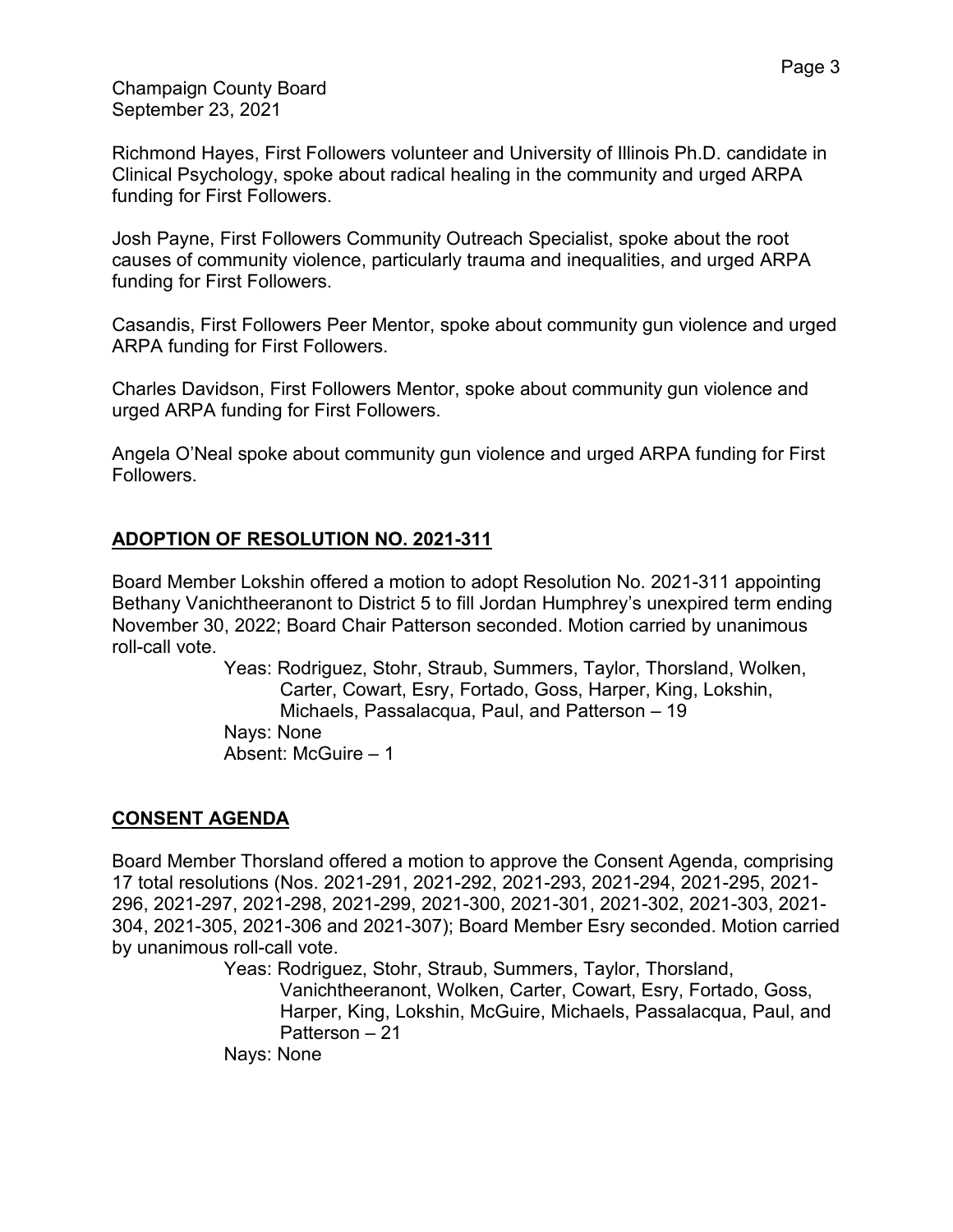#### **COMMUNICATIONS**

Board Member Stohr noted numerous communications from community members in support of ARPA funding for First Followers and a lack of support for jail funding.

Board Member King asked that public participants mute themselves.

Board Member Lokshin noted communications form community members in support of ARPA funding for First Followers and read a supporting letter into the record.

Board Member Rodriguez noted communications from community members in support of ARPA funding for First Followers and she spoke about the community trauma of violence.

Board Member Carter noted communications from community members in support of ARPA funding for First Followers, and disproval of using ARPA funds for Jail facilities. She urged funding for increased mental health services at the jails but not an increase in inmate capacity.

### **APPROVAL OF MINUTES**

Board Member Michaels offered a motion to approve the minutes of the Regular Meeting of the County Board of August 19, 2021; Board Member King seconded. Motion carried by unanimous roll-call vote.

> Yeas: Rodriguez, Stohr, Straub, Summers, Taylor, Thorsland, Vanichtheeranont, Wolken, Carter, Cowart, Esry, Fortado, Goss, Harper, King, Lokshin, Michaels, Passalacqua, Paul, and Patterson  $-21$ Nays: None Absent: McGuire – 1

#### **STANDING COMMITTEES**

County Executive Kloeppel noted the County Facilities Summary of Action Taken September 7, 2021 Meeting was received and placed on file.

County Executive Kloeppel noted the Highway and Transportation Summary of Action Taken September 10, 2021 Meeting was received and placed on file.

## **AREAS OF RESPONSIBILITY**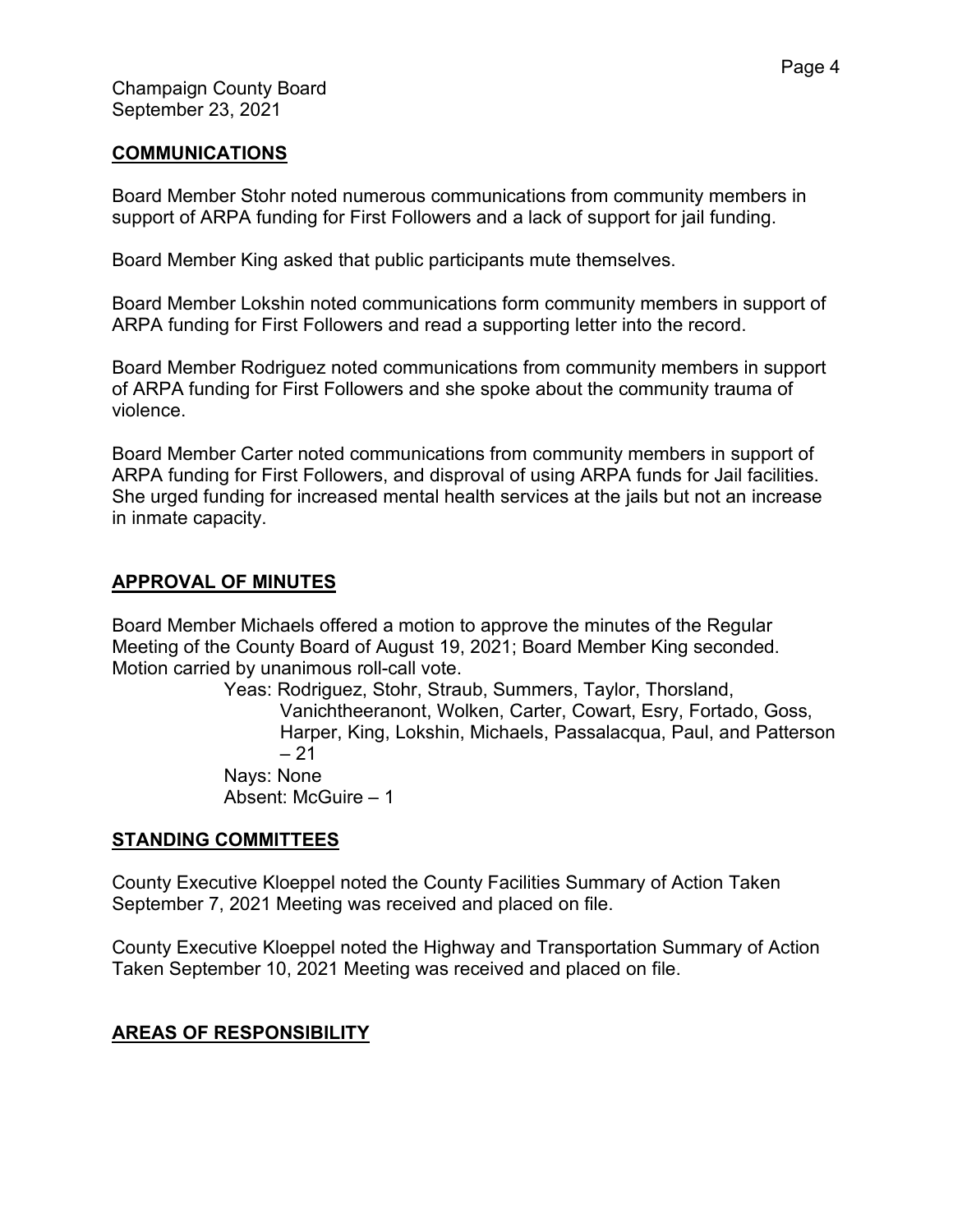County Executive Kloeppel noted the Committee of the Whole (Justice and Social Services; Finance; Policy, Personnel, and Appointments) Summary of Action Taken September 14, 2021 Meeting was received and placed on file.

### **SPECIAL COMMITTEES**

County Executive Kloeppel noted the Jail Facilities Committee Summary of Action Taken September 8, 2021 Meeting was received and placed on file.

County Executive Kloeppel noted the Broadband Task Force Summary of Action Taken September 16, 2021 Meeting was received and placed on file.

### **OLD BUSINESS**

Board Member Lokshin offered a motion to adopt Resolution No. 2021-281 authorizing purchases not following purchasing policy; Board Member McGuire seconded. Motion carried by unanimous roll-call vote.

Yeas: Rodriguez, Stohr, Straub, Summers, Taylor, Thorsland, Vanichtheeranont, Wolken, Carter, Cowart, Esry, Fortado, Goss, Harper, King, Lokshin, McGuire, Michaels, Passalacqua, Paul, and Patterson – 21

Nays: None

Board Member McGuire offered a motion to adopt Ordinance No. 2021-9 amending Zoning Ordinance, Zoning Case 008-AT-21; Board Member Goss seconded. Board Member Esry noted that the City of Urbana's protest of the ordinance forced the affirmative minimum vote to 17, and noted the currently zoning does not prevent agronomic research, only the construction of a research facility. Board Member Thorsland stated that it was the City of Urbana's right to issue a protest, as was the County Board's right to override that protest, and while sympathetic to the City of Urbana's concerns, he urged support for the ordinance. Board Member Rodriguez asked, in the case of future instances of municipal protests, that a representative from that municipality be present at the Board Meeting to discuss the protest. Motion carried by unanimous roll-call vote.

Yeas: Rodriguez, Stohr, Straub, Summers, Taylor, Thorsland, Vanichtheeranont, Wolken, Carter, Cowart, Esry, Fortado, Goss, Harper, King, Lokshin, McGuire, Michaels, Passalacqua, Paul, and Patterson – 21

Nays: None

#### **NEW BUSINESS**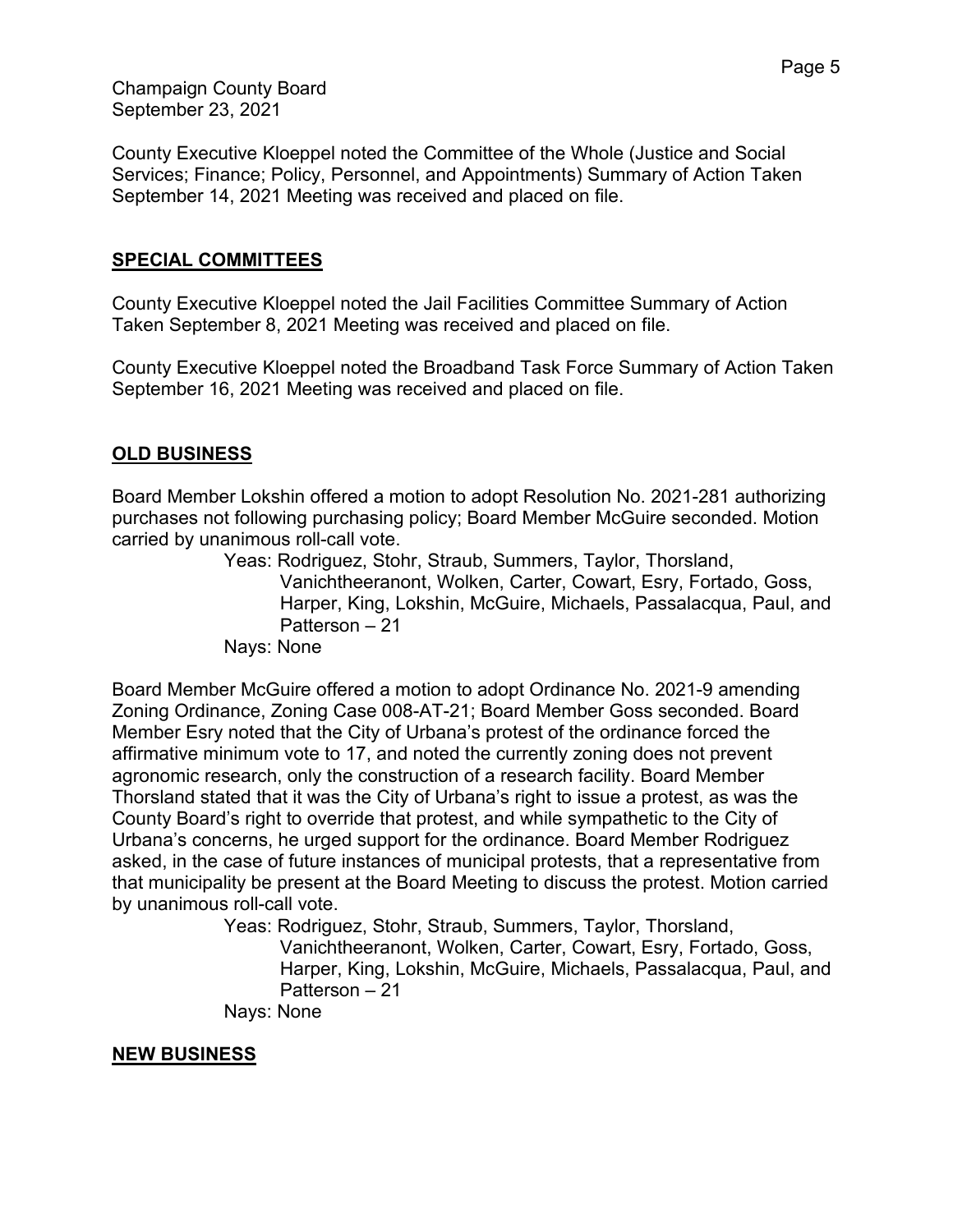Board Member Vanichtheeranont offered an omnibus motion to adopt Resolutions No. 2021-308 authorizing payments of claims and No. 2021-309 authorizing purchases not following purchasing policy; Board Member Carter seconded. Motion carried by roll-call vote.

> Yeas: Rodriguez, Stohr, Straub, Summers, Taylor, Thorsland, Vanichtheeranont, Wolken, Carter, Cowart, Fortado, Harper, King, Lokshin, McGuire, Michaels, Passalacqua, Paul, and Patterson – 19

Nays: Esry and Goss – 2

# **OTHER BUSINESS**

Board Member Fortado offered a motion to adopt resolution No. 2021-310 establishing salaries of elected officials – County Clerk, County Executive, Sheriff, and Treasurer; Board Member Thorsland seconded.

Board Member Goss offered an amendment to the resolution changing the County Clerk from \$117,569.00 to \$110,000.00, Sheriff from \$125,666.18 to \$125,000.00, the Treasurer from \$100,496.07 to \$98,000.00, and the County Executive from unchanged at \$70,000.00, each with 2% cost of living salary adjustments (COLA) on January 1, 2024, 2025, and 2026; Board Member McGuire seconded the amendment. Board Chair Patterson asked for clarification on the on the effective COLA date of January 1 as it does not match the December 1, 2022 start date; Board Member Goss stated the January date was an error and accepted (along with seconding Board Member McGuire) a friendly amendment to change the COLA effective dates to December 1, 2023, 2024, and 2025. Board Chair Patterson also asked if the Sheriff salary reduction by \$666.18 was intentional; Board Member Goss replied that he had simply rounded down to \$125,000.00 an even number; Board Member Goss and seconding Board Member McGuire accepted a friendly amendment to restore the County Sheriff salary to \$125.666.18. Board Member Fortado found the original resolution to be unusual because the County Clerk's salary was raised approximately \$20,000 while the County Executive was lowered, and the Treasurer and Sheriff had a 2% COLA applied to the current salary and suggested either applying the 2% COLA to all or to none. Board Member Fortado, however, would like to see the County Clerk's salary increased due to the added responsibilities following the merger with the Recorder's office, but could find no currently comparable counties that have recently combined the County Clerk and Recorders offices; she also stated that the Treasurer salary is below other comparable counties and should be increased. County Executive Kloeppel suggested opening the amendment to a discussion until the board can reach a consensus on the amendment to the resolution, rather than making numerous, individual friendly amendments. Board Member Rodriguez stated her intention to vote no on the Goss amendment and present her own amendment with the County Clerk at \$107,000.00, the County Executive at \$80,000.00, the Sheriff unchanged at \$125,666.18, and the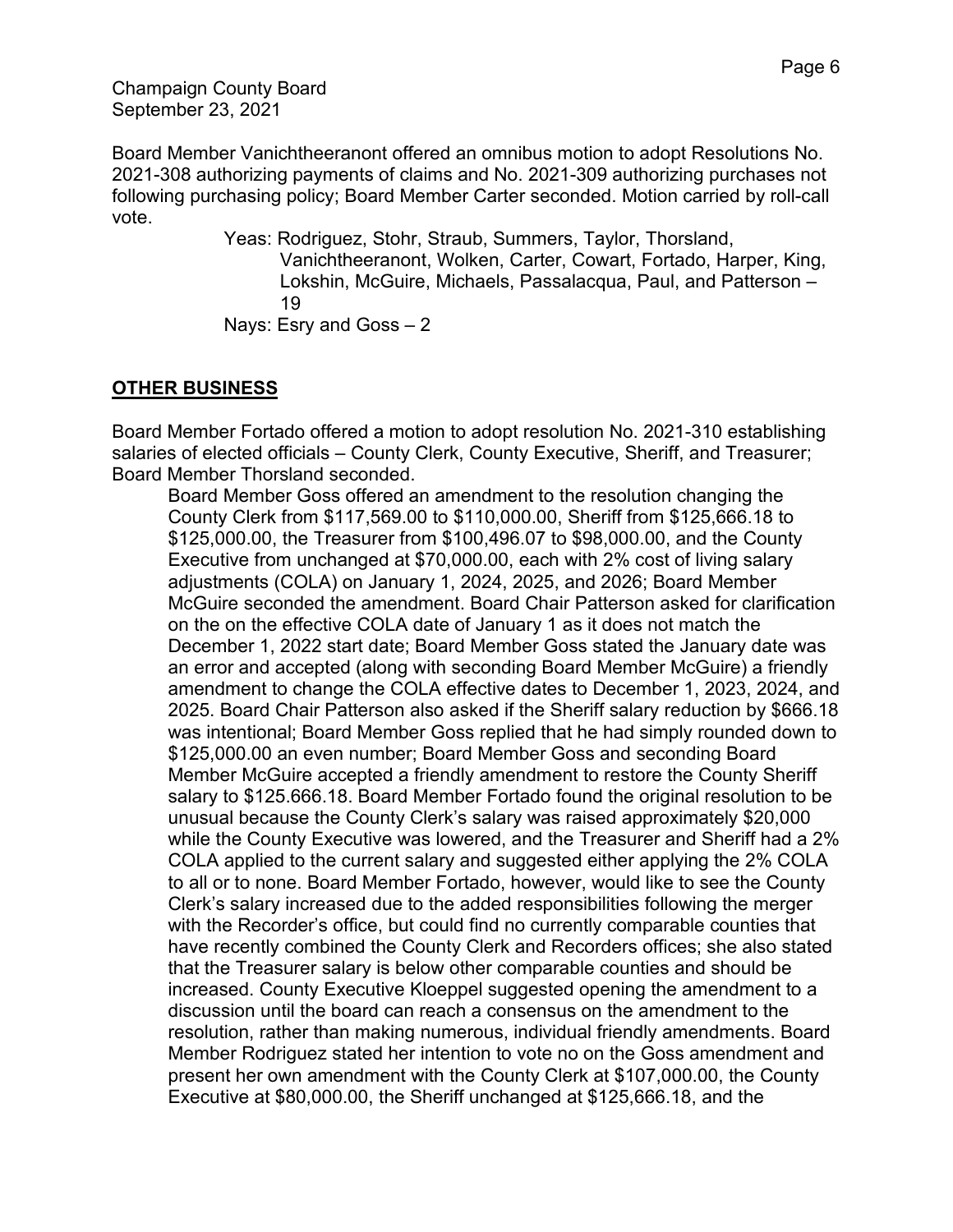Treasurer at \$110,000.00. County Executive Kloeppel reiterated that the discussion of the amendment had become less a debate of the merits of Board Member Goss's amendment but a debate on the salary structure from the County Clerk, Sheriff, Treasurer, and County Executive. Board Member McGuire stated his concern that the \$70,000.00 County Executive salary was too low to attract highly qualified candidates and that the compensation was far below that of other county-wide elected officials, particularly so given the level of responsibility and oversight. Board Member Rodriguez reiterated her intent to vote against the Goss amendment and, if it were to fail, offer a motion to amend the resolution with the salary structure she had previously mentioned. Board Member Harper compared the salary structure of the Goss amendment versus the potential Rodriguez amendment. Board Member Fortado asked Board Member Goss if he would consider the Treasurer at \$102,000.00; Board Member Goss stated he could be amenable to \$100,000-\$102,000. Board Member Fortado noted the that average of comparable counties was approximately \$103,000. Board Member Fortado then asked about the possibility of raising the County Clerk salary, which Board Member Goss rejected and noted his proposed \$110,000 is equal to Madison County which is the highest paid County Clerk of the comparable counties. Amending Board Member Goss and seconding Board Member McGuire agreed to raising the Treasurer to \$100,000.00; and Board Member McGuire asked that the Sheriff be modified to \$125,667.00 and Board Member Goss accepted as a friendly amendment. Board Members Summers, Goss, and Stohr discussed the 2% COLA. Various board members discussed the additional state stipend, which was not to be accounted for in salary schedules. Board Member Stohr asked Board Member Goss about raising the County Executive salary to the \$80,000, as previously mentioned by Board Member Rodriguez, which Board Member Goss rejected outright. Board Member King noted that median county income is \$28,000 and the median family income is \$56,000, and as such the salaries and the 2% COLA are generous; Board Members Paul and Harper agreed with Board Member King. The final language of the Amendment moved by Board Member Goss and seconded by Board Member McGuire provides the salary on December 1, 2022 of the County Clerk at \$110,000.00, the County Executive at \$70,000.00, the Sheriff at \$125,667.00, and the Treasurer at \$100,000.00, with a 2% COLA each on December 1, 2023, December 1, 2024, and December 1, 2025. The amendment to the motion carried by roll-call vote.

Yeas: Rodriguez, Stohr, Straub, Summers, Taylor, Thorsland, Vanichtheeranont, Wolken, Cowart, Esry, Fortado, Goss, Harper, King, Lokshin, McGuire, Michaels, Passalacqua, and Patterson – 19

Nays: Carter and Paul – 2

The motion to adopt Resolution No. 2021-310 as amended carried by roll-call vote.

Yeas: Rodriguez, Stohr, Straub, Summers, Taylor, Thorsland,

Vanichtheeranont, Wolken, Cowart, Esry, Fortado, Goss, Harper,